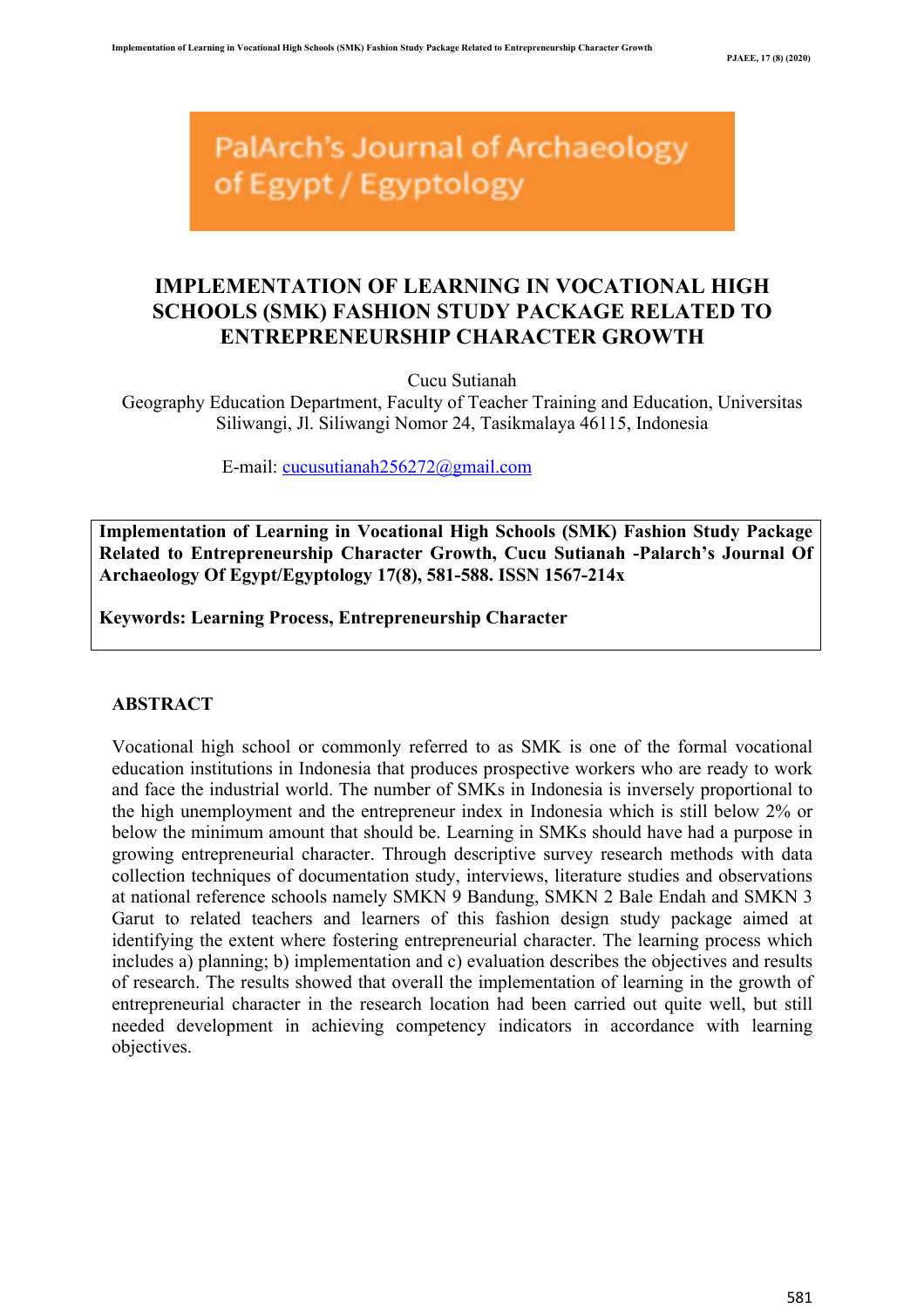# **INTRODUCTION**

Vocational High School or commonly referred to as SMK as a formal educational institution in the field of vocational training, which produces prospective workers, with a focus on developing human resources with orientation to graduates who are professional, have a work ethic, discipline and are rooted in the nation's culture. In accordance with the objectives of national education, as stipulated in the Law of the Republic of Indonesia Number 20 of 2003, concerning the National Education System that SMK graduates are expected to be pious, possess work skills or competencies, be creative, innovative, sportsmanlike and entrepreneurial, in accordance with the demands industry competencies based on life skills, which are needed by the community, to produce valuable products that support the national economy.

 Mulyana, M (2012, p. 4) states that in order for a country to prosper, a minimum of 2% of the number of entrepreneurs is needed, out of the total population. The United States had 11.5% in 2007, Singapore 7.2% in 2005 while Indonesia was only around 0.18% self-employed or around 440,000 people out of 4.4 million people. Then the Ministry of Education and Culture of the Republic of Indonesia (2016, p. 1) explained that SMKs in Indonesia currently number 12,659 consisting of 3320 government-owned and 9339 privately-owned. The high number of high schools in Indonesia has not been balanced with the quality of graduates who have an entrepreneurial character as indicated by the high unemployment of high school graduates in Indonesia as shown in table 1.

| $\mu$ and $\mu$ and $\mu$ and $\mu$ and $\mu$ and $\mu$ and $\mu$ and $\mu$ and $\mu$ and $\mu$ and $\mu$ and $\mu$ and $\mu$ and $\mu$ and $\mu$ and $\mu$ and $\mu$ and $\mu$ and $\mu$ and $\mu$ and $\mu$ and $\mu$ and $\mu$ and $\mu$ and $\mu$ |          |         |          |              |          |
|-------------------------------------------------------------------------------------------------------------------------------------------------------------------------------------------------------------------------------------------------------|----------|---------|----------|--------------|----------|
| Pendidikan Tertinggi                                                                                                                                                                                                                                  | 2012     |         | 2013     |              | 2014     |
| yang Ditamatkan                                                                                                                                                                                                                                       | Februari | Agustus | Februari | Agustus      | Februari |
| SD Kebawah                                                                                                                                                                                                                                            | 3,59     | 3,55    | 3,51     | 3,44         | 3,69     |
| <b>SMP</b>                                                                                                                                                                                                                                            | 7,76     | 7,75    | 8,17     | 7,59         | 7,44     |
| <b>SMA</b>                                                                                                                                                                                                                                            | 10,41    | 9,63    | 9,39     | 9,72         | 9,10     |
| <b>SMK</b>                                                                                                                                                                                                                                            | 9,50     | 9,92    | 7,67     | <b>11,21</b> | 7,21     |
| Diploma $1/11/111$                                                                                                                                                                                                                                    | 7,46     | 8,19    | 5,67     | 5,95         | 5,87     |
| Universitas                                                                                                                                                                                                                                           | 6,90     | 5,88    | 4,96     | 5,39         | 4,31     |
| Jumlah                                                                                                                                                                                                                                                | 6,24     | 6,07    | 5,82     | 6,17         | 5,70     |
| Corner : Dedou Dress Chatistile Indonesia, 2014                                                                                                                                                                                                       |          |         |          |              |          |

Table 1 Percentage (%) of open unemployment according to education the highest that was saved in 2012-2014.

Source : Badan Pusat Statistik Indonesia, 2014

 Table 1 shows that unemployment of SMK graduates from 2012 to 2013 ranges in February and August has increased and decreased in the range of 7% to 11%. The occurrence of unemployment in SMK graduates is contrary to the goals of education itself. SMK graduates who should have an entrepreneurial spirit or character, so that when they are not working, they are expected to be able to create their own jobs. The character of entrepreneurship itself is based on Mulyani, E  $(2009: 2)^{[3]}$  the lack of competence and entrepreneurial character of students, which causes vocational graduates are not ready to create jobs.

 The formation of entrepreneurial character of students is very closely related to the learning process carried out at the school itself. There are still many SMK graduates who have not worked or become entrepreneurs, because they are unable to meet the competencies required by the industrial world, as well as the inability to open their own jobs. The results of preliminary studies on the Special Labor Exchange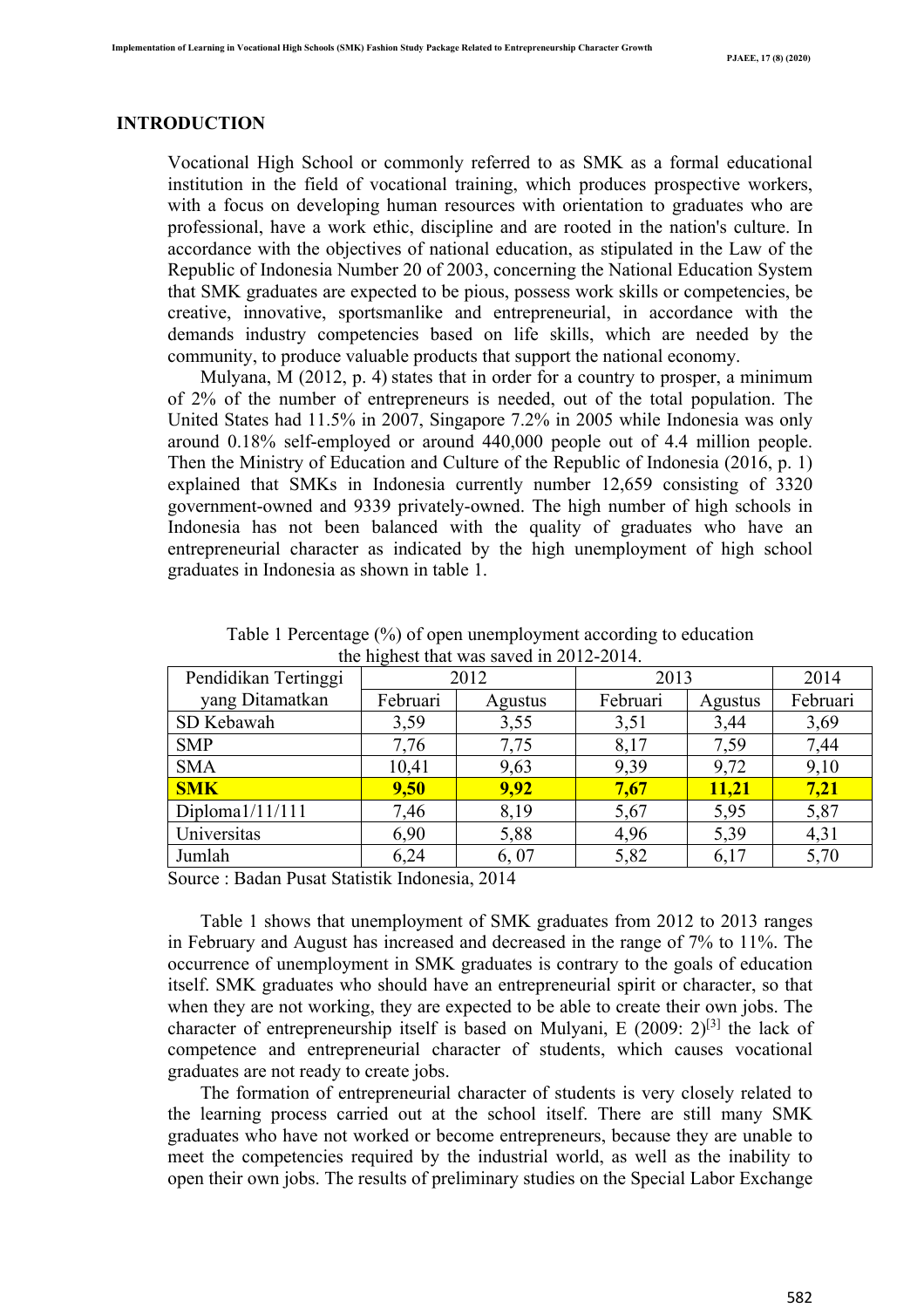(BKK) document, at the SMK of the research target, indicate that the absorption of graduates who conduct independent entrepreneurship is still very low. Of the 50 vocational students in a particular Expertise Program, only 10 are entrepreneurs. There are even some Expertise Programs that have not yet graduated, conducting independent businesses. The results of the recapitulation of all the expertise programs totaling 358 people, only 33 people were entrepreneurs or 9.22%. These facts show the low entrepreneurial character possessed by SMK graduates.

Wakhinuddin, S (2010, p. 2)  $[4]$ , explained that character is a personal character that is relatively stable in individuals, which is the basis for the appearance of behaviour in high standards of values and norms. Characters based on values and norms. There are seven standard values that guide a person's behaviour, namely: (1) social issues, (2) tendency toward religious or political ideology, (3) self-guided, (4) as a standard for self-evaluation and others, (5) ) as a basis for comparing abilities and decency, (6) as a standard for persuading and influencing others, and (7) as a standard for rationalizing things (acceptable or unacceptable), attitudes and actions to protect, preserve, and about admiring something / someone or yourself (Diaz, 2009).

 In daily life there are still many people who interpret and view that entrepreneurship is identical to what they have just done by "entrepreneurs" or "entrepreneurs". The term entrepreneurship is an equivalent word from enterpreneuship in English. The word entrepreneurship itself actually originates from the French language'entreprende 'which means adventurer, creator, and business manager. Suryana (2003, p. 1) argues that entrepreneurship is a creative and innovative ability that is used as a basis, tips and resources for finding opportunities for success. While Drucker in Suryana (2003, p. 24) states that entrepreneurship refers more to the nature, character, and traits attached to someone who has a strong will to realize innovative ideas into the real business world and can develop them with resilience.

Steinhoff and Burgess  $(1993, p. 35)$  explained that entrepreneurs are people who organize, manage and dare to bear the risk to create new businesses and business opportunities. The explanation explains that entrepreneurship is a mental attitude, views, insights and mindset and patterns of action of someone towards the tasks for which they are responsible and always customer-oriented. The essence of entrepreneurship is the ability to create something new and different (create new and different) through creative thinking and innovative action to create opportunities in facing life's challenges.

 In line with Widarto's opinion, (2012, p. 3) states that in the 21st century, SMK students are required to have Eight Competency Graduates, namely: (1) Communication skills, (2) Critical and creative thinking, (3) Information/digital literacy, (4) Inquiry/reasoning skills, (5) Interpersonal skills, (6) Multicultural/multilingual literacy, (7) Problem solving, and (8) Technological /vocational skills. Of the eight vocational students' competencies, competency 1 to 7 are soft skills, while competency 8 is hard skills*.* 

 The explanation explained that the quality of SMK graduates must have communication skills, have creativity and be critical in thinking, mastering digital information, reasoning skills, interpersonal skills, mastering several cultures and languages, being able to overcome problems, and having technological and vocational skills. SMK graduates must have some aspects needed in the world of work, especially in the industrial sector, it can be seen from the quality of the products produced. Many aspects also determine the quality of employee work products. The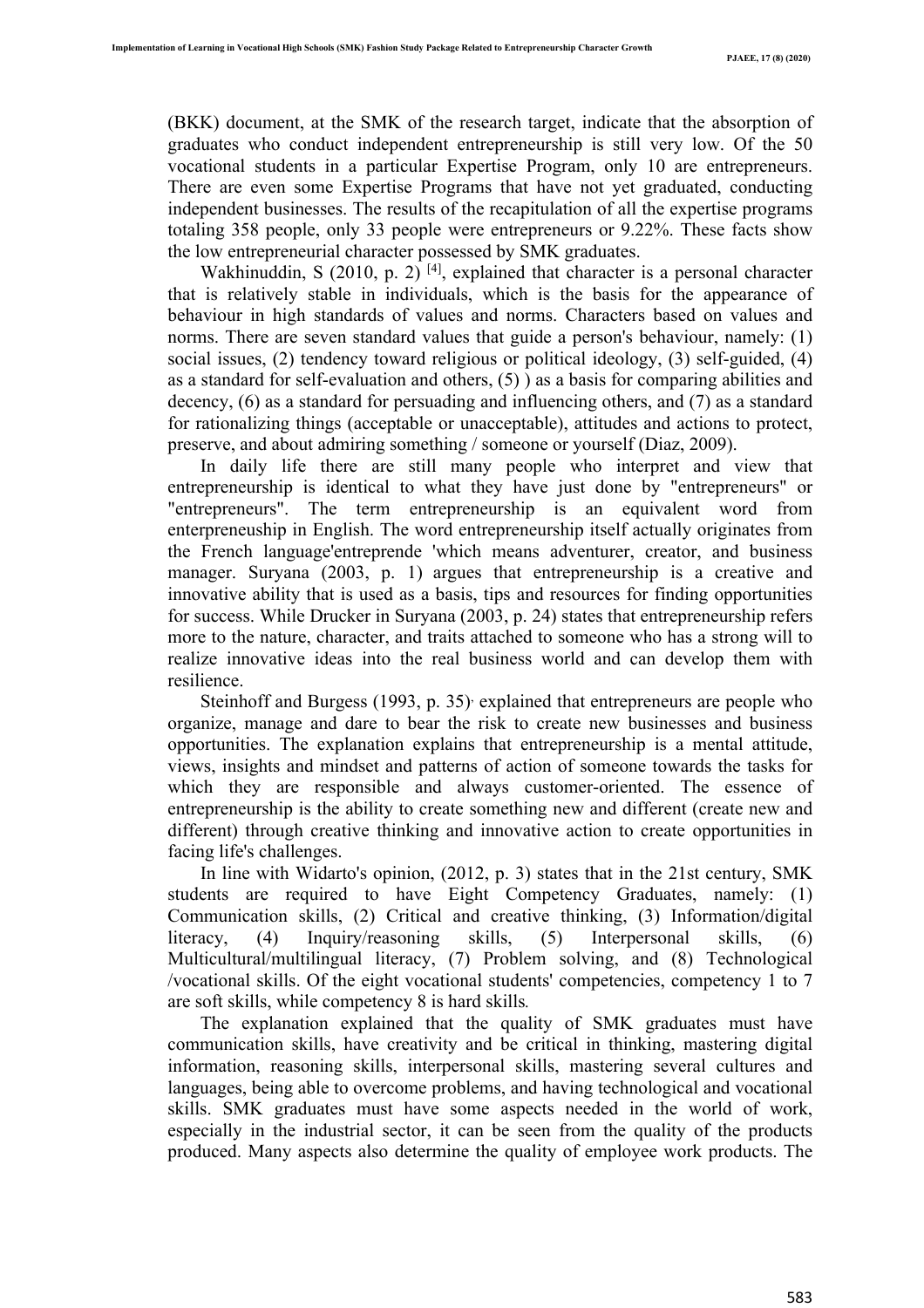company's leadership gives an opinion that the contribution of knowledge, skills, attitudes and physical conditions of employees to produce quality products

 Entrepreneurship Learning in Vocational Schools can prepare graduates who have the knowledge, skills and entrepreneurial traits needed by the community. In line with Widarto, (2012, p. 6), explaining the results of needs assessment to the Business World and the Industrial World (DUDI) in the machining sector in Yogyakarta, the results obtained, that the soft skills aspects of the world of work demands, sorted from highest to lowest, namely discipline , honesty, responsibility, ethics, determination, cooperation, communication, courtesy, self-confidence, leadership, entrepreneurship, and organization.



Figure 2 Indicators of entrepreneurial character Source: Yuyus & Kartib (2010, p, 41)

 The aspects of soft skills in the demands of the workforce will be realized if vocational graduates are given learning that can foster entrepreneurial character. In line with the explanation, Yuyus and Kartib (2010, p. 7) explained entrepreneurship (entrepreneurship) can be defined as the behavior of individuals who have enthusiasm, the ability to give a positive response to opportunities for self-benefit, and better service to customers or the community ; by always trying to find and serve more and better subscriptions and create and provide products that are more useful and implement more efficient ways of working.

 The growth of entrepreneurial character must be carried out in the learning process in SMKs, including in the fashion or fashion study package because according to the Ministry of Trade of the Republic of Indonesia (2009, p., 121) states that the creative industry sector is the largest contributor to the 14 the creative industry sub-sector, with an average contribution of 2002 - 2008 reaching 55% or around 4,028,588 workers. Half of the workforce is in the apparel production line, the rest is engaged in distribution and retail trade.

 The creative industry sector includes the biggest contributor to the national development economy. This fashion creative industry profile is a quality dimension that becomes valuable data for developing vocational education curricula, especially the Fashion Skills Program. This type of business will give an overview of the sub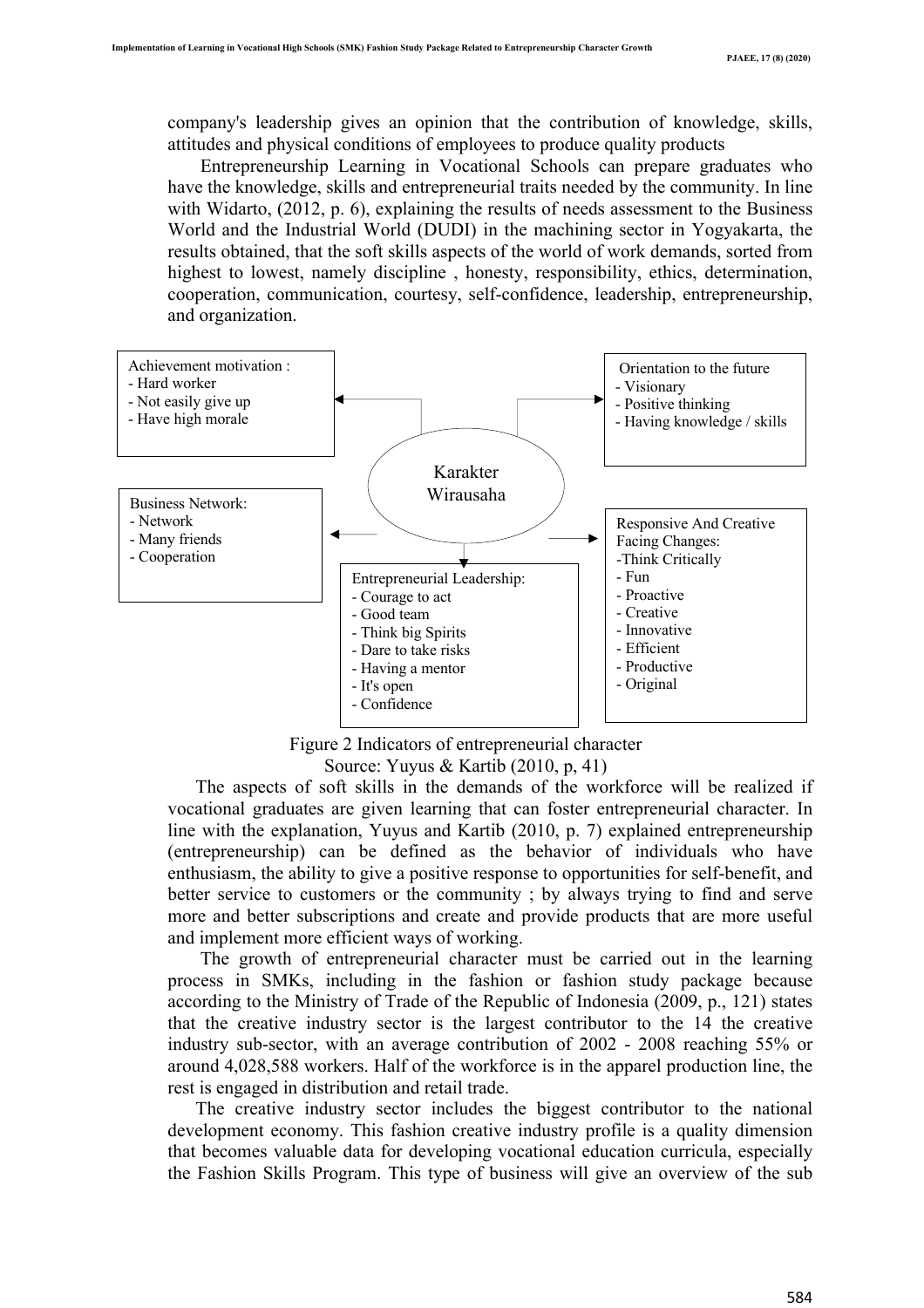competencies that need to be developed in the Fashion Management curriculum, which are derived from the main competencies as apparel manufacturers, for various dress opportunities. so that the growth of entrepreneurial character in vocational schools, especially the fashion study package is something important to prepare students to face the world of work in order to create their own jobs.

 Based on what has been explained, it can be concluded that it is necessary to identify how the implementation of learning in vocational schools is related to the character development of their students, especially the fashion or fashion study package.

# **METHODS**

This research uses descriptive survey method where researchers come directly to the place or object of research in this case in the Observation Study at SMKN 9 Bandung, SMKN 2 Bale Endah and SMKN 3 Garut which are National Referral Schools implementing certain learning models. Then make observations in accordance with the objectives and research plans that have been previously prepared to find out the implementation of learning with the subject under study include a) the learning planning process with data collected through study documentation on learning planning documents and interviews with all teachers related to the subject; b) the process of implementing learning, data collected by observational studies and interviews; and c) evaluation of learning data collected through study of documentation on evaluation questions. The research subjects in this study were teachers and students with random snowball data collection techniques, i.e. the researchers randomly did data collection, when the answers were deemed saturated and the same on the research subjects, then the data collection was stopped and the conclusions drawn from the results of the study. The data obtained was then analyzed descriptively and presented in the form of a report description.

### **RESULT AND DISCUSSIONS**

 The results of research at SMKN 9 Bandung, SMKN 2 Bale Endah and SMKN 3 Garut in the fashion study group regarding the growth of entrepreneurial character which includes a) learning planning as contained in certain documents; b) implementation of learning in class and c) evaluation of learning conducted. In the process of learning planning a fashion group that deals with entrepreneurship includes learning about fashion design, pattern making, industrial fashion making and entrepreneurship.

# *3.1 Learning Planning Process*

Based on documents on learning planning a) subjects in fashion design, has three hours of learning for each week, with the scope of the material history of the development of clothing, types of clothing, fashion parts and making a picture of body proportions; b) pattern making subjects consist of four hours of learning every week with the scope of the material pattern of blouses, shirts, making samples of skirts, blouses, shirts, gradding patterns, making patterns of skirts, shirts, blouses and trousers; c) the subjects of industrial clothing making have 13 hours per week, with material including marker lay out, spreading, cutting, moving patterns, bundling, numbering, sewing, pressing, finishing, labeling, packaging and selling price calculations. products made are blouses, skirts, pajamas, shirts, women's trousers, dresses with all materials prepared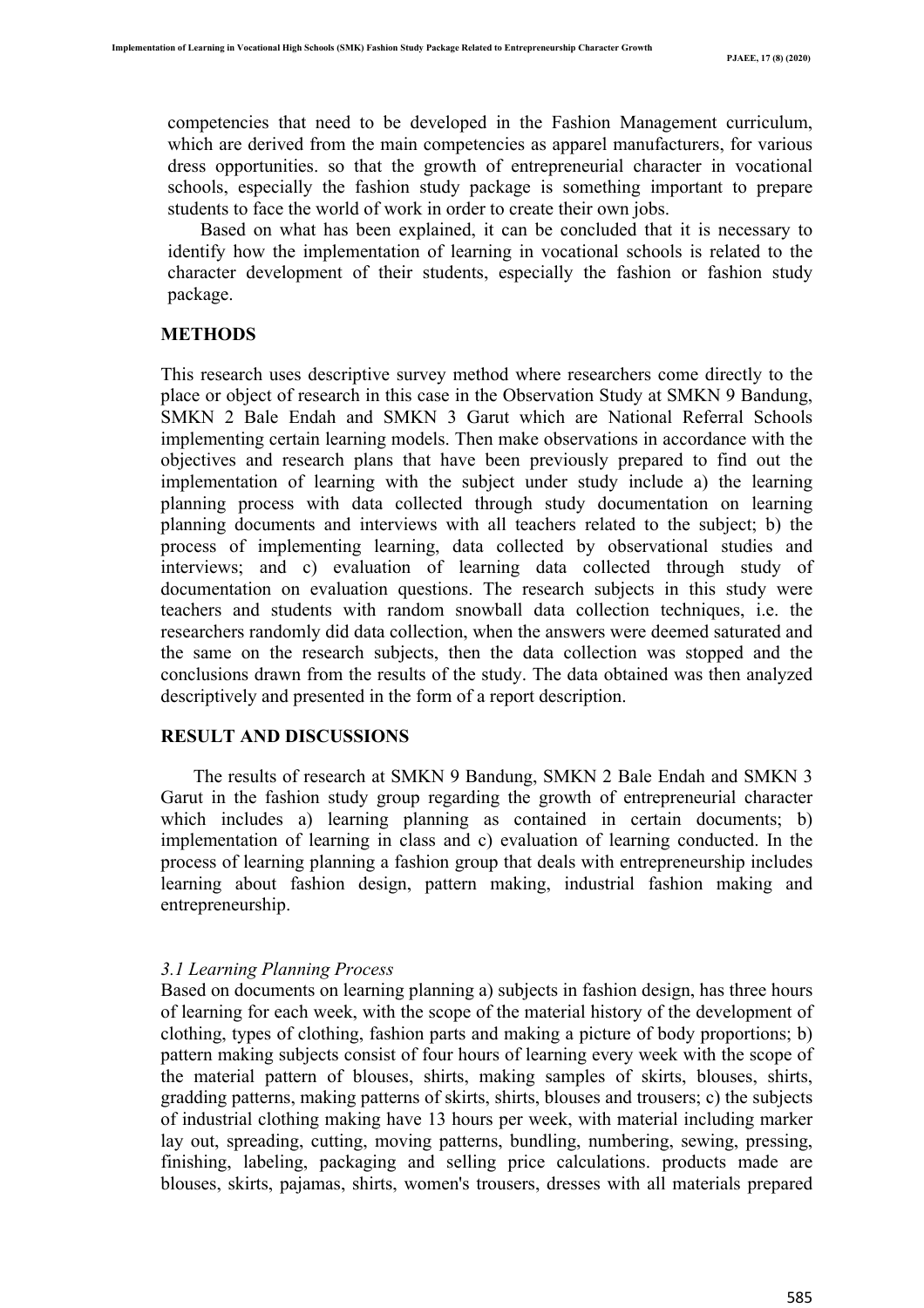from school; d) entrepreneurship subjects have 2 hours of learning every week with the scope of material covering crafts, engineering, cultivation, and processing. Material expertise in fashion design is related to handicraft and processing of textile materials.

 The selection of methods in the learning planning document, planning is still classical in nature, namely lectures, questions and answers and discussion with a Scientific approach. In the Scientific approach, including activities to observe, ask questions, gather information, associate and communicate. RPP should describe the process of achieving learning outcomes that include cognitive, affective and psychomotor. Learning is needed that conditions students in real and actual concepts and practices, and is meaningful for students in their lives. Bring in speakers in the fashion industry and fashion entrepreneurs as guest teachers, inviting students to visit the fashion industry is a form of real learning from the business management process that is relevant to the subjects of fashion expertise.

#### *3.2 Learning Implementation Process*

The learning methods used are lectures, questions and answers and discussions. The approach used is the Scientific approach which includes observing, asking, processing information, associating and communicating. Completion of practical assignments has not been completed in a timely manner and does not meet the expected competency standards. The learning media used are projector, but a small portion still use blackboards. The teacher has not used real objects, for example various kinds of skirts, blouses, party dresses, trousers, pajamas that are in accordance with industry standards, so students do not understand the material well presented. Students have not been given the opportunity to try to make practical objects that meet the competency standards acceptable to the buyer. Implementation of practice, still working on assignments for own use. In the Entrepreneurship learning process, new teachers provide entrepreneurial character theory, students have not yet practiced entrepreneurial skills that are in line with the learning objectives at SMK. Entrepreneurship Learning is still theoretical, not fulfilling the learning characteristics according to the expectations of the Fashion Craftsmanship Program.

 The implementation of entrepreneurship subjects is done separately so that the achievement of the expected competencies has not been achieved, only in the fulfil of the value of the task, not yet directed at making objects that have economic value, according to customer expectations. The competency achievement time is longer even if the desired competency is not achieved due to the delay. Learning infrastructure is in accordance with industry standards, around 75% meets industry standards. but only used conventionally and conditionally on learning. Its use has not been empowered optimally, efficiently and effectively. The practice of practical objects is still limited only for students themselves, has not been directed to making the type of clothing and students are not accustomed to communicating with the buyer, because learning is still focused on the achievement of knowledge and psychomotor, so it has not yet brought up the soft skills and characters needed in entrepreneurship. Learning is still teachercentered, therefore learning is needed that places students more active and has responsibility with the results of the work.

## *3.3 Learning Evaluation Process*

Evaluation of learning outcomes mostly applies written tests, and work assignments. Implementation of the assessment is a daily assessment, Midterm Examination (UTS)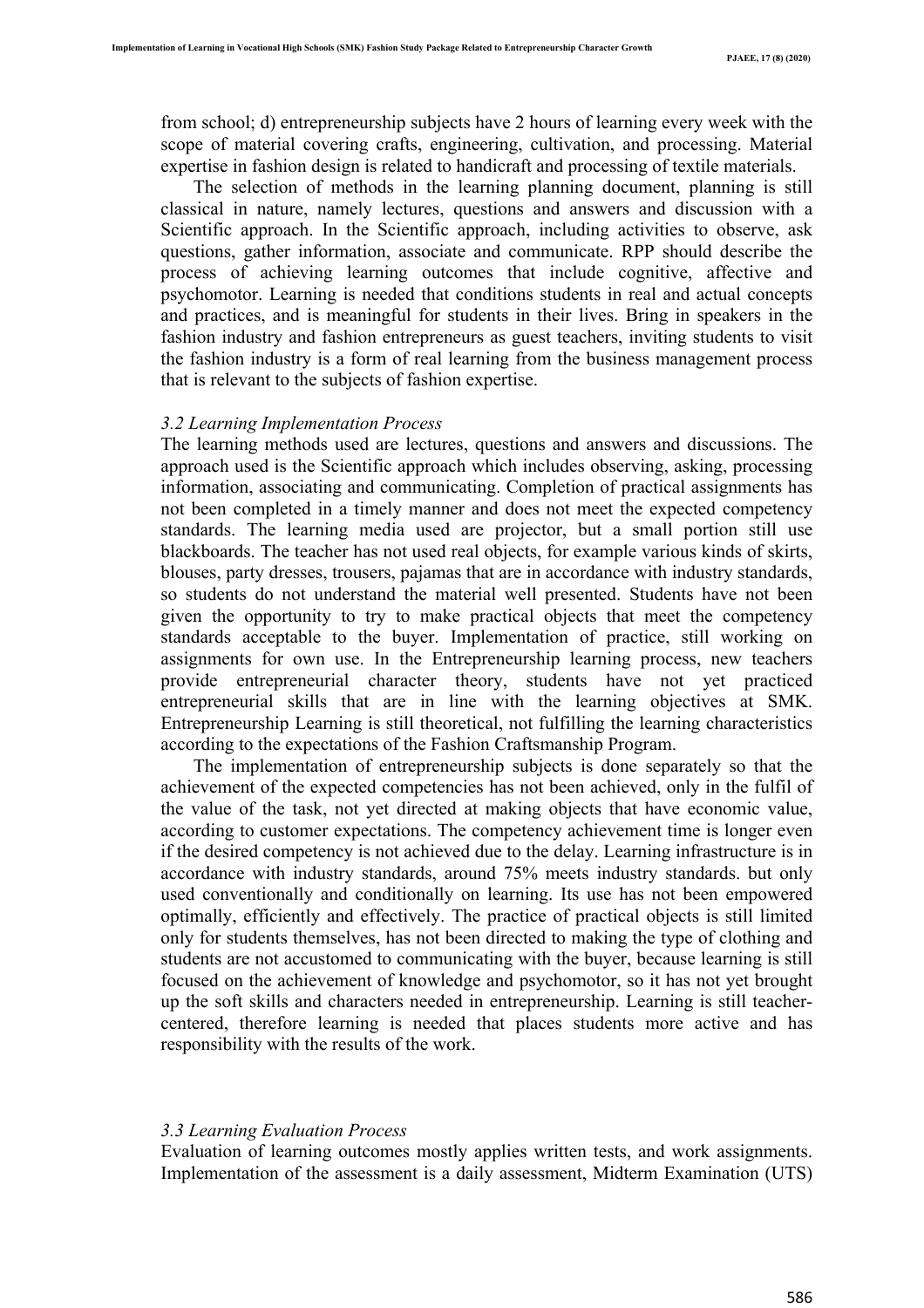and Final Examination Semester (UAS) to measure knowledge, skills and attitudes. Evaluation questions on the aspect of the knowledge domain have been carried out but the questions are more directed at C1 and C2, while the grid and practice questions are incomplete and the attitude assessment instruments are appropriate. The evaluations carried out are tests of knowledge, skills and attitudes. The instrument used was a matter of essay, grid, observation checklist, and attitude. The knowledge aspect of this type of question mostly leads to understanding only. Varied assessments are needed, so that students will explore the understanding of achieving the expected competencies.

 Evaluation of learning outcomes mostly applies written tests, and work assignments. Implementation of the assessment is a daily assessment, Midterm Examination (UTS) and Final Examination Semester (UAS) to measure knowledge, skills and attitudes. Attitude assessment is more directed at work attitudes, not on soft skills. The instruments used were observation checklist, assessment of knowledge test, performance test, non-test in the form of presentation, and portfolio. The assessment is intended so that students can master the knowledge, skills and attainment of attitudes about the intentions of fashion making. Evaluation of the results of new practices on the fulfillment of report cards only, has not been directed to the assessment of public order products that have a sale value.

#### **CONCLUSIONS**

Based on the results of research at SMKN 9 Bandung, SMKN 2 Bale Endah and SMKN 3 Garut which are National Referral Schools implementing certain learning models for students and teachers related to subjects regarding the growth of entrepreneurial character through the study of documentation, interviews and observations seen the overall implementation of learning include a) learning planning that is in line with the growth of the soul and entrepreneurial character; b) the implementation of learning is not optimal because it still uses classical methods so that the growth of entrepreneurial character is less embedded in students and c) the implementation of learning evaluation is still focused on the cognitive aspects, while for the growth of entrepreneurial character must be on cognitive, psychomotor and affective aspects. Overall the implementation of learning in the development of entrepreneurial character in the research location has been carried out quite well, but still requires development in achieving competency indicators in accordance with learning objectives.

#### **ACKNOWLEDGMENTS**

Thanks to all who have supported and involved in writing this article, especially from Universitas Pendidikan Indonesia and Universitas Siliwangi, which cannot be mentioned individually, as well as to all of theacher and staff at SMKN 9 Bandung, SMKN 2 Bale Endah and SMKN 3 Garut.

## **REFERENCES**

- [1] Mulyana. M. (2012). Model Struktural Minat Berwirausaha Siswa SMK di Kota Bogor. Tesis. Bogor: Sekolah Tinggi Ekonomi Kesatuan.
- [2] Kementrian Pendidikan dan Kebudayaan Republik Indonesia. (2016). Statistik Sekolah Menengah Kejuruan Tahun 2015/2016. Jakarta: Kemdikbuud RI
- [3] Mulyani. E. (2009). Strategi Menumbuhkan Sikap dan Perilaku Wirausaha Melalui Pembelajaran Kooperatif yang berwawasan Kewirausahaan. Jurnal Ekonomi dan Pendidikan .Vol 6 (2). November 2009.